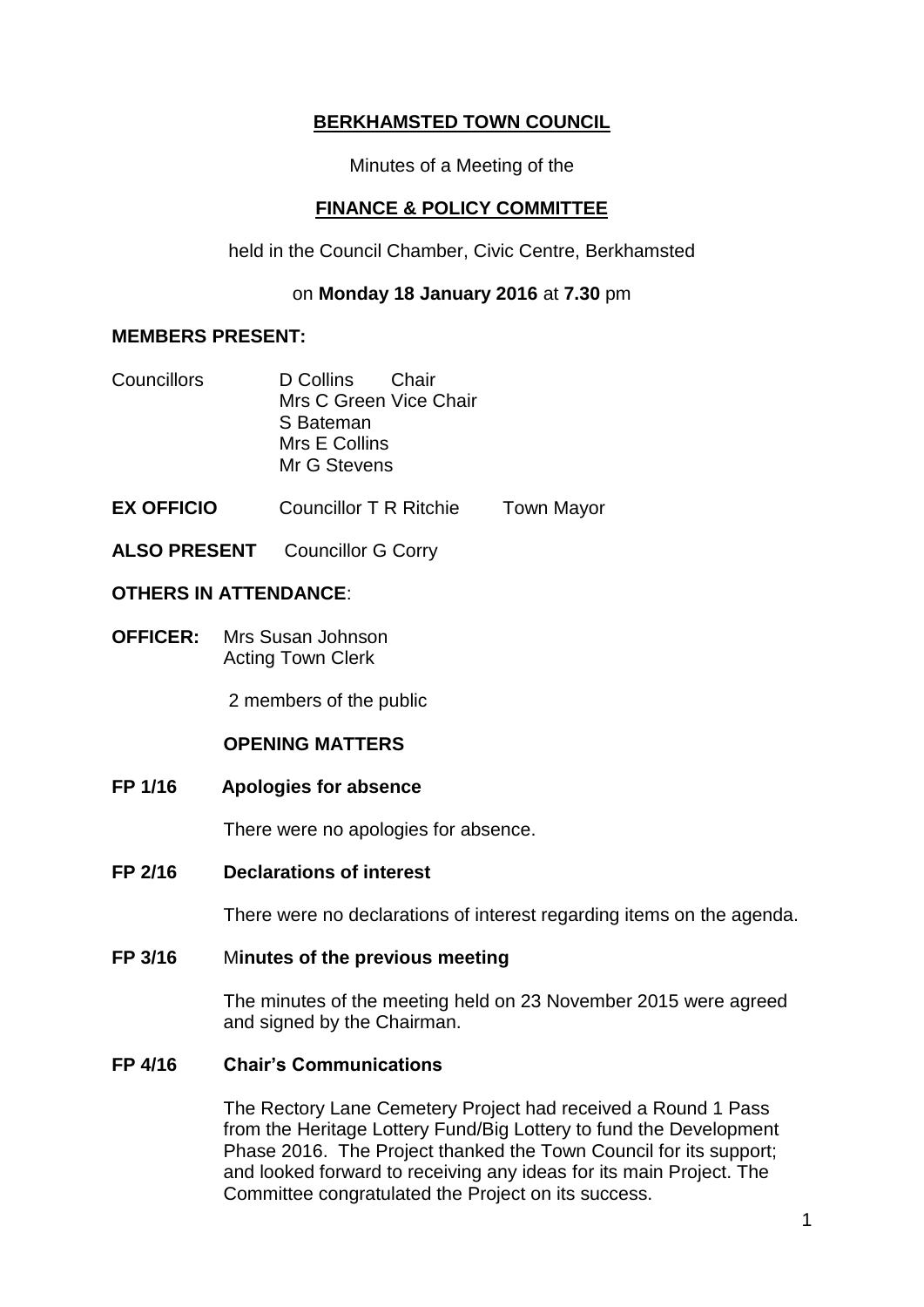### **FP 5/16 Suspension of Standing Orders to allow public participation**

The Committee suspended Standing Orders to allow members of the public to speak.

Ted Dyer of Woodlands Avenue understood that the item on removal of tree stumps (ref: FP 14/16ii) was to speed up the process of funding approval. He also hoped the recruitment of a permanent Town Clerk (ref: FP 20/16 iv) could start as soon as possible.

The meeting was reconvened.

The Chairman announced that Item **FP 14/16 (ii)** would be brought forward to this point, to give the opportunity for a member of the public to speak earlier. The discussion is recorded in its original position under FP 14/16.

#### **FINANCIAL MATTERS**

#### **FP 6/16 Grant Applications**

No applications had been received.

#### **FP 7/16 Income and Expenditure**

The Chair and Cllr Stevens had examined and were satisfied with the figures presented.

#### **RESOLVED:**

To note and approve the **Income and Expenditure and Variance Analysis** from 1 September 2015 to 31 December 2015, as shown on the attachments to the agenda.

#### **FP 8/16 Items of Expenditure over £500**

#### **RESOLVED:**

To note individual items of expenditure over £500 and credits received from 1 October to 31 December 2016, as shown on the attachments to the agenda.

#### **FP 9/16 Investments**

### **RESOLVED:**

- (i) To note the **investment position** as at 31 December 2015, as shown on the attachments to the agenda.
- (ii) To reinvest the funds in the Saffron Building Society maturing on 9 February 2016 in the sum of £81,200 back into the Society for a period of one year.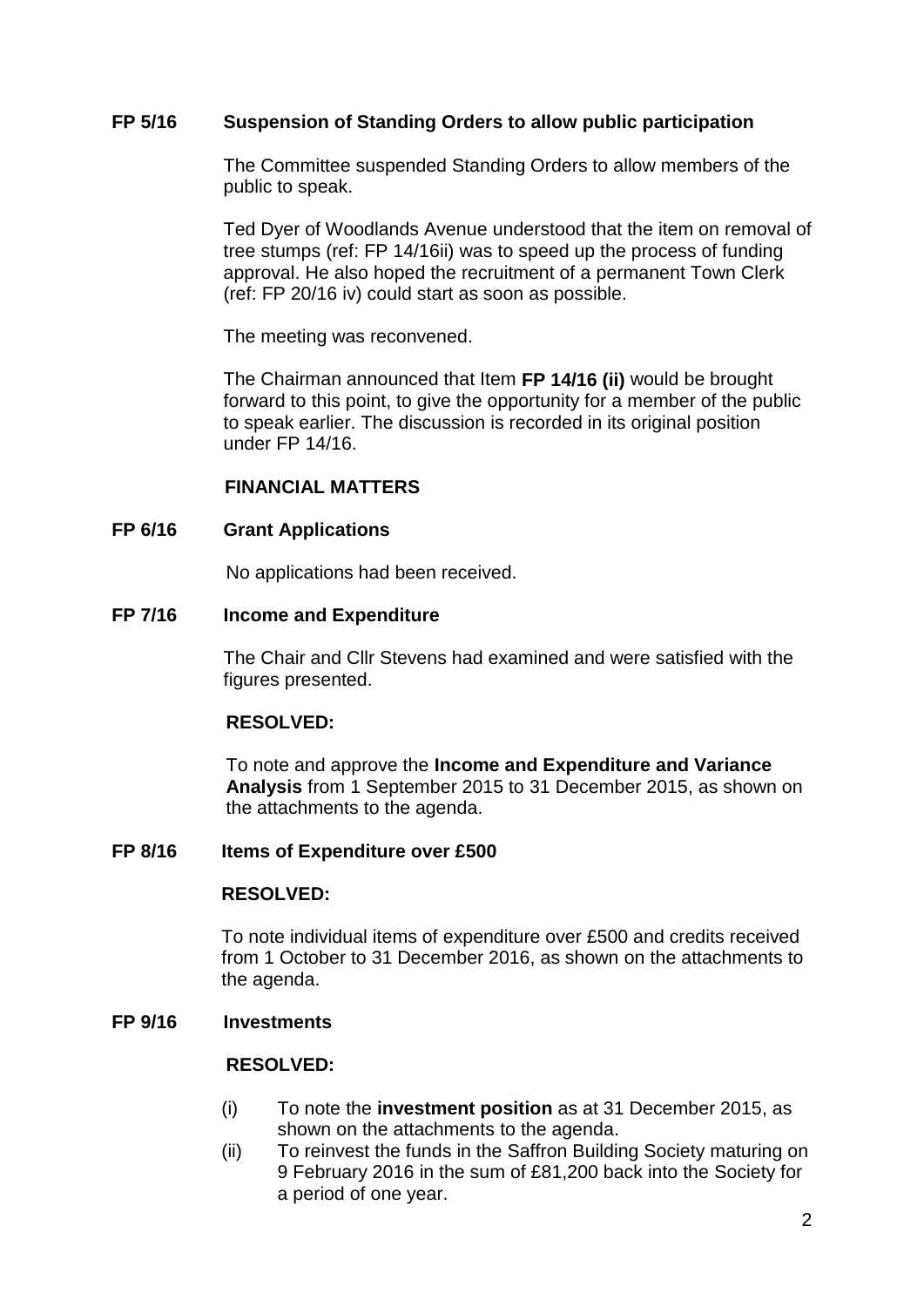### **FP 10/16 Signatories**

#### **RESOLVED:**

- (i) To add Cllr Garrick Stevens and the Finance Officer to the list of signatories for the account with the Saffron Building Society
- (ii) To remove Karen Jones, Town Clerk, and John Higgins from the list of signatories for all accounts held in the name of the Council

#### **FP 11/16 Estimates of Income & Expenditure 2016/17**

The Chair answered questions and gave background to the figures presented to the Committee with reference to: withdrawal of part funding for a PCSO; refurbishment of the main Council Office; and plans coming from the Communications Group.

#### **RESOLVED:**

- (i) To approve the **draft budget proposals for 2016/17**
- (ii) To recommend to the Council meeting to be held on 25 January 2016 a Precept on the Council Tax for 2016/2017 of £21.50 for a Band D property
- (iii) To recommend to the Council meeting to be held on 25 January 2016 an application to Dacorum Borough Council for an amount of £3,135 for Concurrent Services; and a sum of £15,098 towards expenditure relating to the post of Town Warden

## **POLICY MATTERS**

#### **FP 12/16 Sector Led Body for External Audit**

Following abolition of the Audit Commission a new body was being set up to administer External Audit for local councils, coming into force 1 April 2017. The Council considered whether to opt out of the Sector Led Body (SLB) for auditor procurement.

### **RESOLVED:**

Not to opt out of the Sector Led Body procurement for External Audit

#### **FP 13/16 Application to be listed on the Town Council's website**

#### **RESOLVED:**

To allow the **Ashridge Karate Academy** to be listed on the Town Council's website

The Committee decided it should, as a general matter, also be diligent in overseeing whether extant website links should be maintained.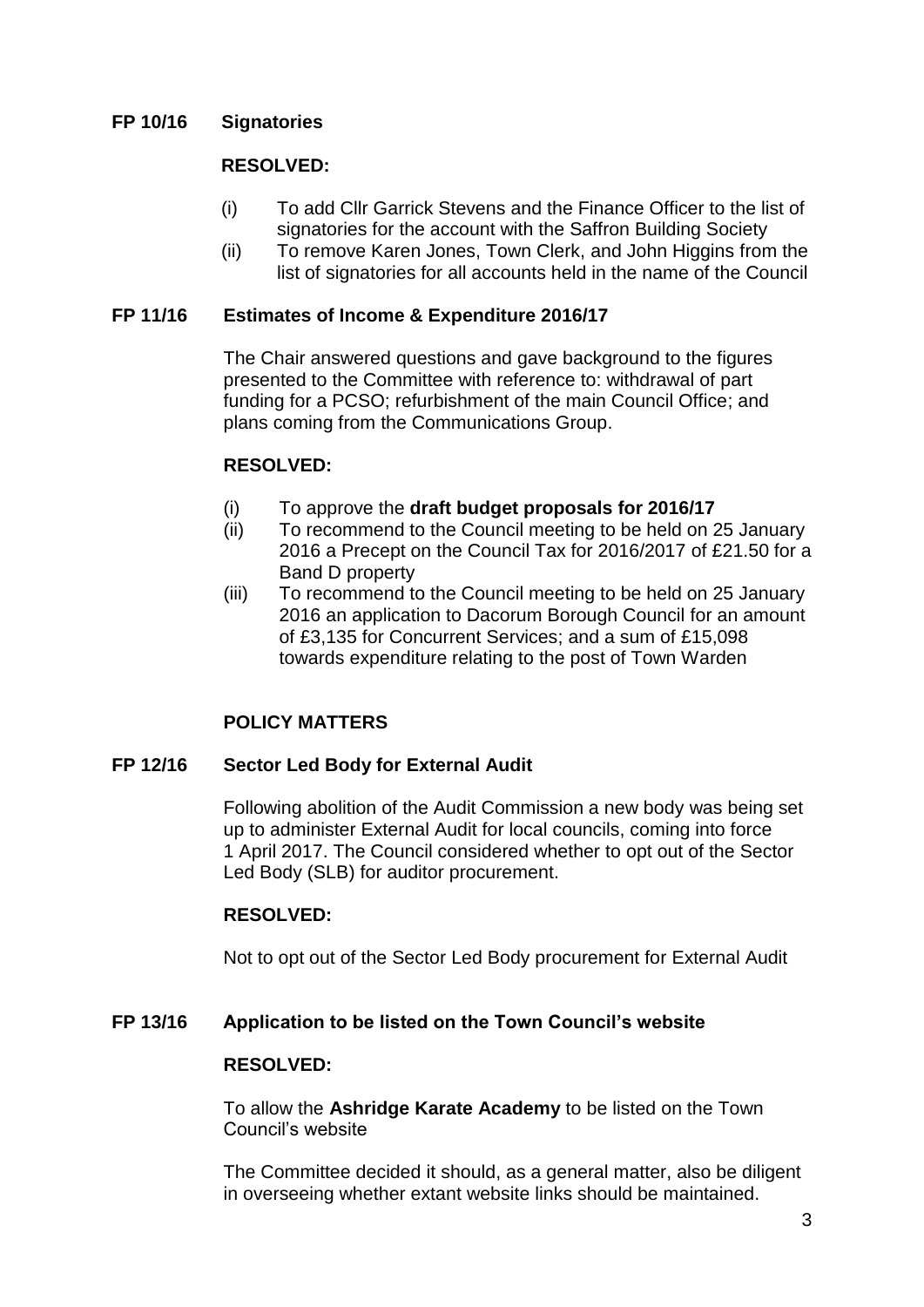## **WORKING PARTY/GROUP REPORTS**

#### **FP 14/16 To receive any reports from Working Parties and Groups**

- (i) There were no reports of meetings or information since the previous meeting of F&P Committee on 23 November 2015
- (ii) The Committee considered a request arising from the Allotment Management Committee (ref: AMT 42/15) to fund clearance of tree stumps and associated works at Sunnyside Old Allotments. Quotations were presented. The Council's contribution could be funded, if necessary, out of the Allotments Reserve Fund.

The Committee suspended Standing Orders to allow John Eaton of the Sunnyside Allotments Society (SAS) to speak. Mr Eaton gave background to the item with reference to ATM minutes, and recommended to the Committee the best quotations he had obtained for the work, which had been appended to the agenda. The Acting Clerk had advised that it was possible for the Council to place the orders as the land was wholly owned and managed by the Council. The SAS further pledged to contribute £500 to the cost of the project. The meeting was reconvened.

### **RESOLVED:**

That the clearance of tree stumps and associated works be funded in the sum of approximately £1,000 excluding VAT, according to the estimates presented; and that a contribution to the costs be expected from the Sunnyside Allotments Society in the sum of £500.

# **YOUTH MATTERS**

### **FP 15/16 Youth Town Council**

#### **RESOLVED**

To receive the minutes of the Youth Town Council meeting held on 11 November 2015.

Cllr Stevens thought there should be encouragement for more students to join the YTC, particularly from Y8.

### **FP 16/16 EXCLUSION OF PRESS & PUBLIC**

#### **RESOLVED:**

That under Section 1 of the Public Bodies (Admission to Meetings) Act 1960 the public and press be excluded during the items in Part II of the agenda for this meeting, because it is likely that publicity would prejudice the public interest by reason of the confidential nature of the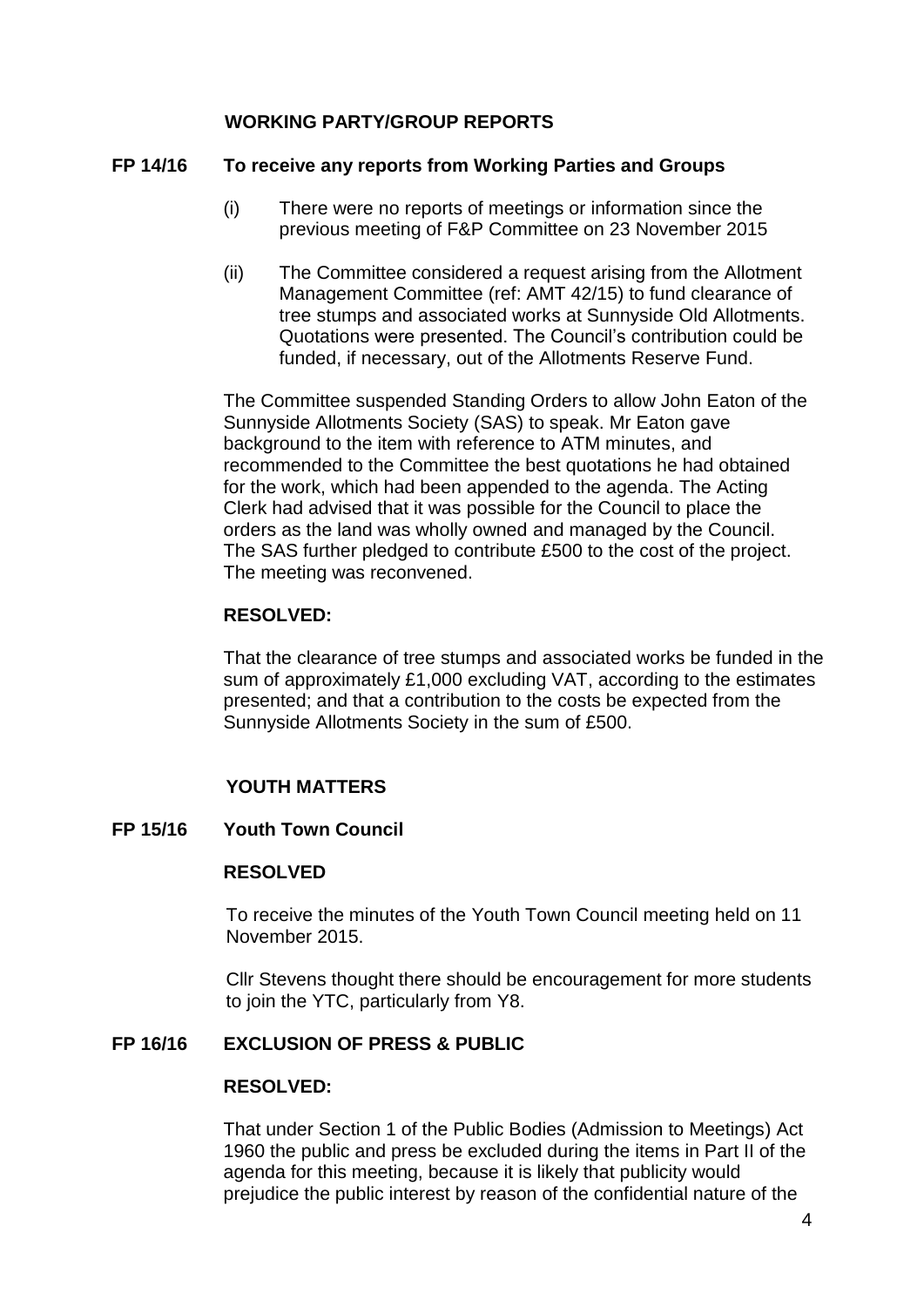business or for other special reasons stated in the resolution, arising from the nature of the business or proceedings.

## **FP 17/16 Payroll provider**

A meeting had been set up with the current payroll provider on Tuesday 26 January 2016, with a view to determining the present situation and the future.

## **FP 18/16 Lagley Meadow Youth Centre: Licence**

Cllr Collins and the Clerk (reference FP 79/15) submitted a verbal report on negotiations with Happy Days Pre-school on the terms of its Licence.

Cllr Corry declared a personal interest in this item owing to living close by.

## **RESOLVED:**

That Happy Days Pre-school be granted a variation in its Licence dated 13 August 2013 to allow it total control of the premises, 7 days per week, including any outside bookings, for 41 weeks of the year to coincide with its term dates. The new Licence rental would be £1,000 pcm from 1 February 2016.

The Town Warden would inspect the premises weekly; and the Town Clerk termly. Other details of payment and management would be determined following further discussion.

# **FP 19/16 Berkhamsted Civic Centre (2nd floor offices): new lease from Dacorum Borough Council**

The draft new Lease provided by Dacorum Borough Council had been distributed with the agenda. There was debate. The Committee

### **RESOLVED:**

- (i) To accept the terms of the Lease and the proposed rental level of £8,500 per annum.
- (ii) To seek clarification of the level of payment of Service Charges.

### **FP 20/16 Staffing Matters**

### **RESOLVED:**

- (i) To receive a report from the Support Services Group on its negotiations with the outgoing Clerk.
- (ii) To endorse the mutually agreed full and final settlement with the outgoing Clerk.